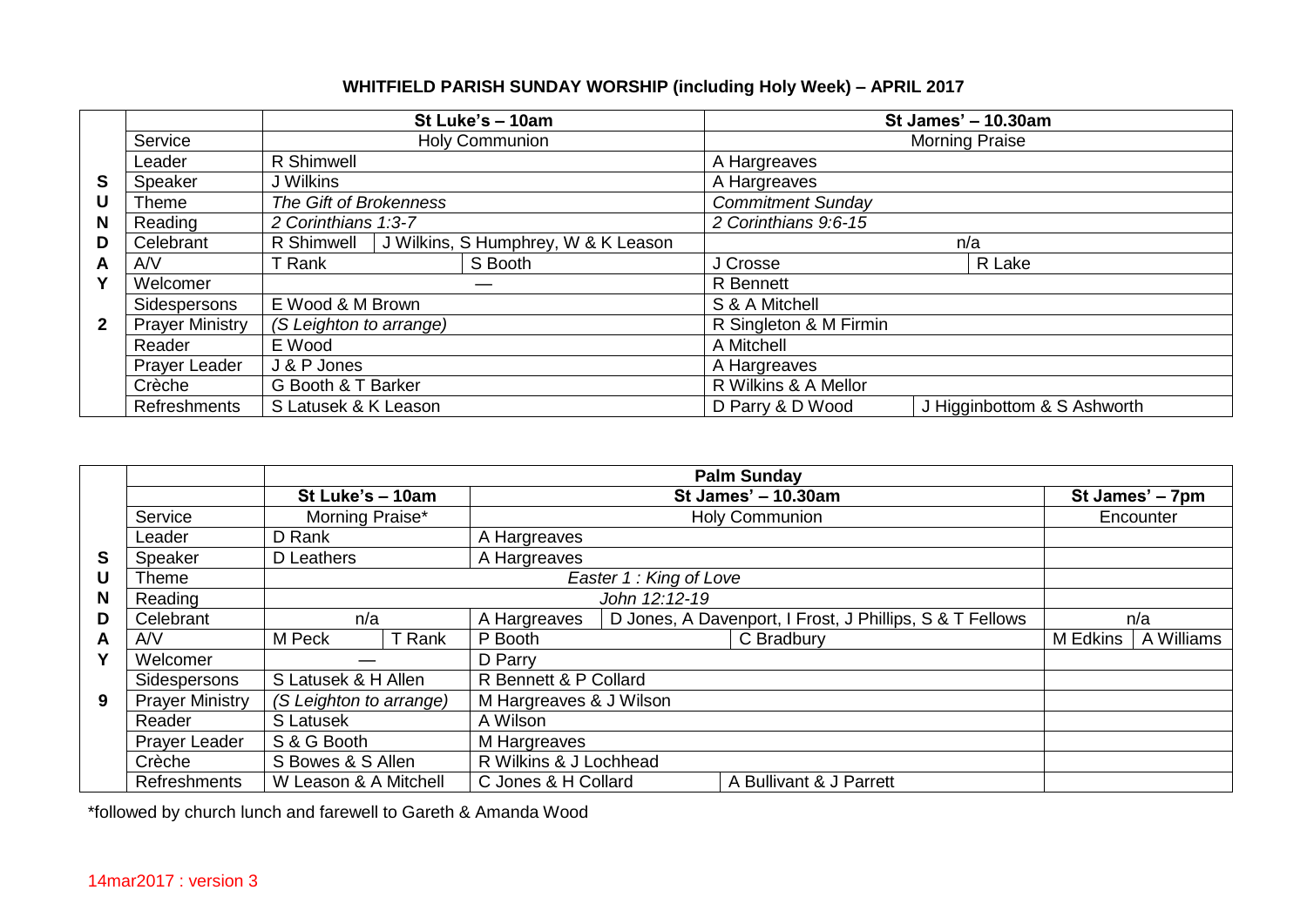## **WHITFIELD PARISH SUNDAY WORSHIP (including Holy Week) – APRIL 2017**

|                         | <b>Maundy Thursday 13 April</b> |                                     |                            | <b>Good Friday 14 April</b> |
|-------------------------|---------------------------------|-------------------------------------|----------------------------|-----------------------------|
|                         | 6.30-8.30pm in the Vineyard     |                                     | 10.30-11.30am in St James' | 2-3pm in St Luke's          |
| Service                 | Parish Agapé Meal               |                                     | Parish Altogether          | Reflections at the cross    |
| Leader                  | A Hargreaves                    | D Leathers                          |                            | S Mitchell                  |
| Speaker                 | A Hargreaves                    | D Leathers                          |                            | S Mitchell                  |
| Reading                 | (A Hargreaves to arrange)       | (Speaker's choice)                  |                            | John13-19                   |
| Celebrant               | A Hargreaves                    |                                     | n/a                        |                             |
| <b>Visuals</b><br>Sound | n/a                             | G Singleton                         | R Lake                     | S Booth                     |
| Welcomers               |                                 |                                     | n/a                        |                             |
| Sidespersons            |                                 | P & H Collard                       |                            |                             |
| <b>Prayer Ministry</b>  |                                 | R Singleton                         |                            |                             |
| Reader                  | (A Hargreaves to arrange)       | (D Leathers to arrange)             |                            |                             |
| Prayer                  | (A Hargreaves to arrange)       |                                     | (D Leathers to arrange)    |                             |
| Crèche                  |                                 | n/a                                 |                            |                             |
| <b>Refreshments</b>     | H Collard & team                | J Holt & L Jones after service only |                            |                             |

|    |                        |                                  |                           |                                   | <b>Easter Sunday</b>      |                        |                                                       |  |
|----|------------------------|----------------------------------|---------------------------|-----------------------------------|---------------------------|------------------------|-------------------------------------------------------|--|
|    |                        |                                  | St Luke's - 10am          |                                   | St James' - 10.30am       |                        |                                                       |  |
|    | Service                | Altogether Holy Communion        |                           |                                   | Altogether Holy Communion |                        |                                                       |  |
|    | Leader                 | A Hargreaves                     |                           |                                   | D Leathers                |                        |                                                       |  |
| S  | Speaker                | A Hargreaves                     |                           |                                   | D Leathers                |                        |                                                       |  |
| U  | <b>Theme</b>           |                                  |                           |                                   | Easter 2 : Risen Love     |                        |                                                       |  |
| N. | Reading                |                                  |                           |                                   | John 20:1-18              |                        |                                                       |  |
| D  | Celebrant              | A Hargreaves                     |                           | S Leighton, S Murphy, S & G Booth | D Leathers                |                        | R Moore, R Bennett, A & J Wilson, J Wildgoose, J King |  |
| A  | A/V                    | P Leighton<br>M Peck             |                           | G Singleton                       |                           | C Bradbury             |                                                       |  |
|    | Welcomer               |                                  |                           |                                   | R Singleton               |                        |                                                       |  |
|    | Sidespersons           | S Mann & J Hargreaves            |                           |                                   | J Swindells & J Bradbury  |                        |                                                       |  |
| 16 | <b>Prayer Ministry</b> | (S Leighton to arrange)          |                           |                                   | M & K Dowland             |                        |                                                       |  |
|    | Reader                 |                                  | (A Hargreaves to arrange) |                                   |                           | (D Leather to arrange) |                                                       |  |
|    | Prayer Leader          | (A Hargreaves to arrange)<br>n/a |                           |                                   | (D Leather to arrange)    |                        |                                                       |  |
|    | Crèche                 |                                  |                           |                                   | n/a                       |                        |                                                       |  |
|    | Refreshments           | S Leighton & H Allen             |                           |                                   | H Collard & R Lake        |                        | M Williams & L Grimshaw                               |  |